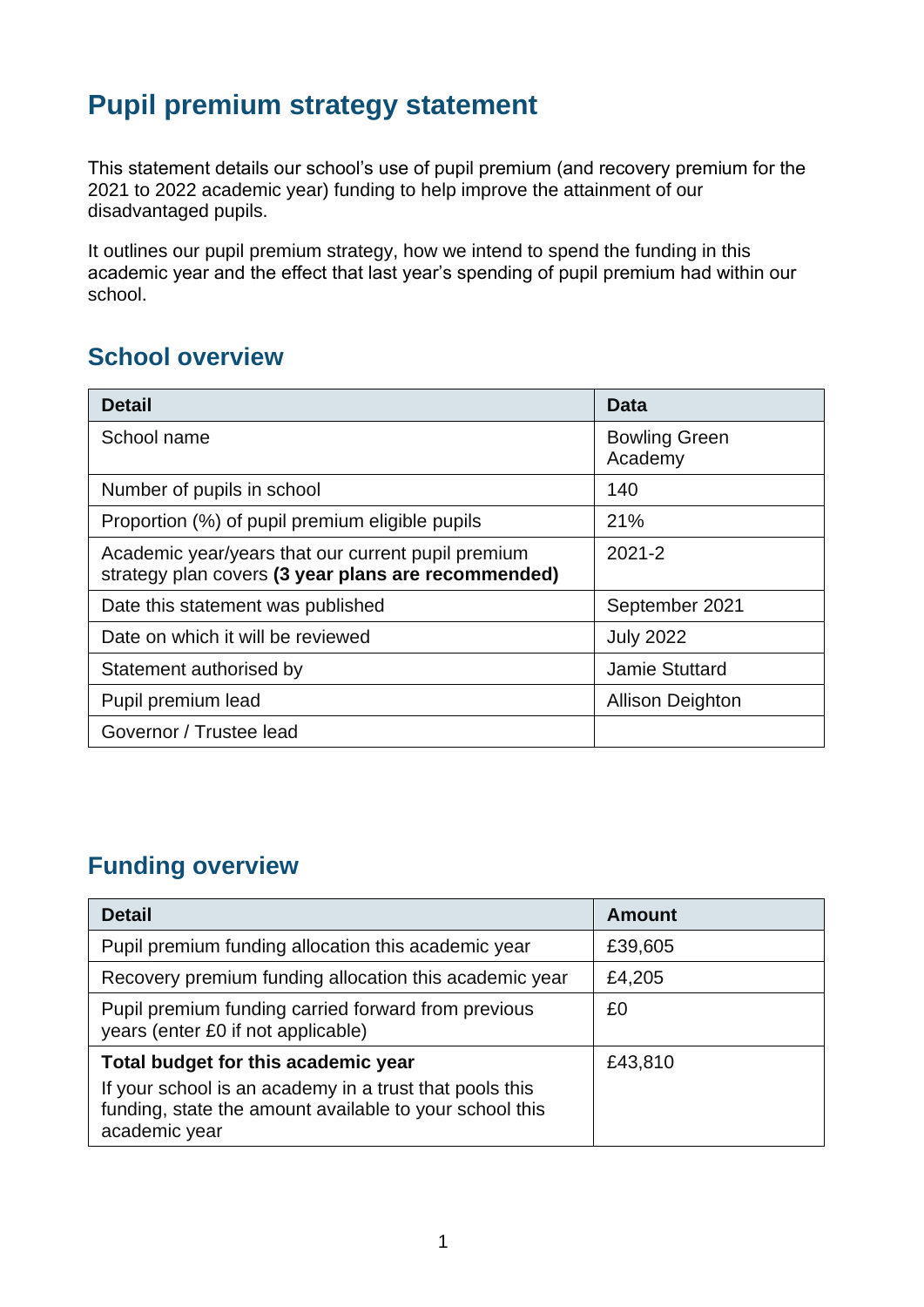# **Part A: Pupil premium strategy plan**

## **Statement of intent**

At Bowling Green Academy, we aim to give children the best start to their education by providing a nurturing, caring environment which ensures that all pupils are provided with the opportunities, knowledge, skill and culture capital which they need to lead a fulfilled life. Where every child is known for the individuality by every member of staff who works with them. It is our intention that children achieve the best possible outcomes in order to progress to their next stage of education*.*

Our Pupil Premium strategy is informed by high quality research to ensure we provide best possible route to improve the educational outcomes of children. This is done through a tiered model with focuses on

- *high quality teaching*
- *targeted academic support*
- *wider strategies*

We firmly believe that good teaching is the most important lever schools have to improve outcomes for disadvantaged pupils. With this in mind, our Pupil Premium Strategy will be rooted strongly in providing highly skilled staff to provide quality first teaching and learning. This will be matched with an equal emphasis on providing wellbeing support to ensure pupils are emotionally ready to lean. We aim to work with parents to form a partnership in ensuring that our disadvantaged children are offered wider opportunities and experiences through our curriculum design and to ensure parents are as fully involved as possible in encouraging and supporting their children to progress.

## **Challenges**

This details the key challenges to achievement that we have identified among our disadvantaged pupils.

| <b>Challenge</b><br>number | <b>Detail of challenge</b>                                                                                   |
|----------------------------|--------------------------------------------------------------------------------------------------------------|
|                            | PP pupils academic achievement is significantly below non-PP pupils,<br>particularly in reading and writing. |
|                            | Attendance of PP pupils.                                                                                     |
| 3                          | 38% of PP pupils also have additional SEN.                                                                   |
|                            | Lockdown had a significant impact on a large number of PP pupils.                                            |
| 5                          | Lack of parental engagement                                                                                  |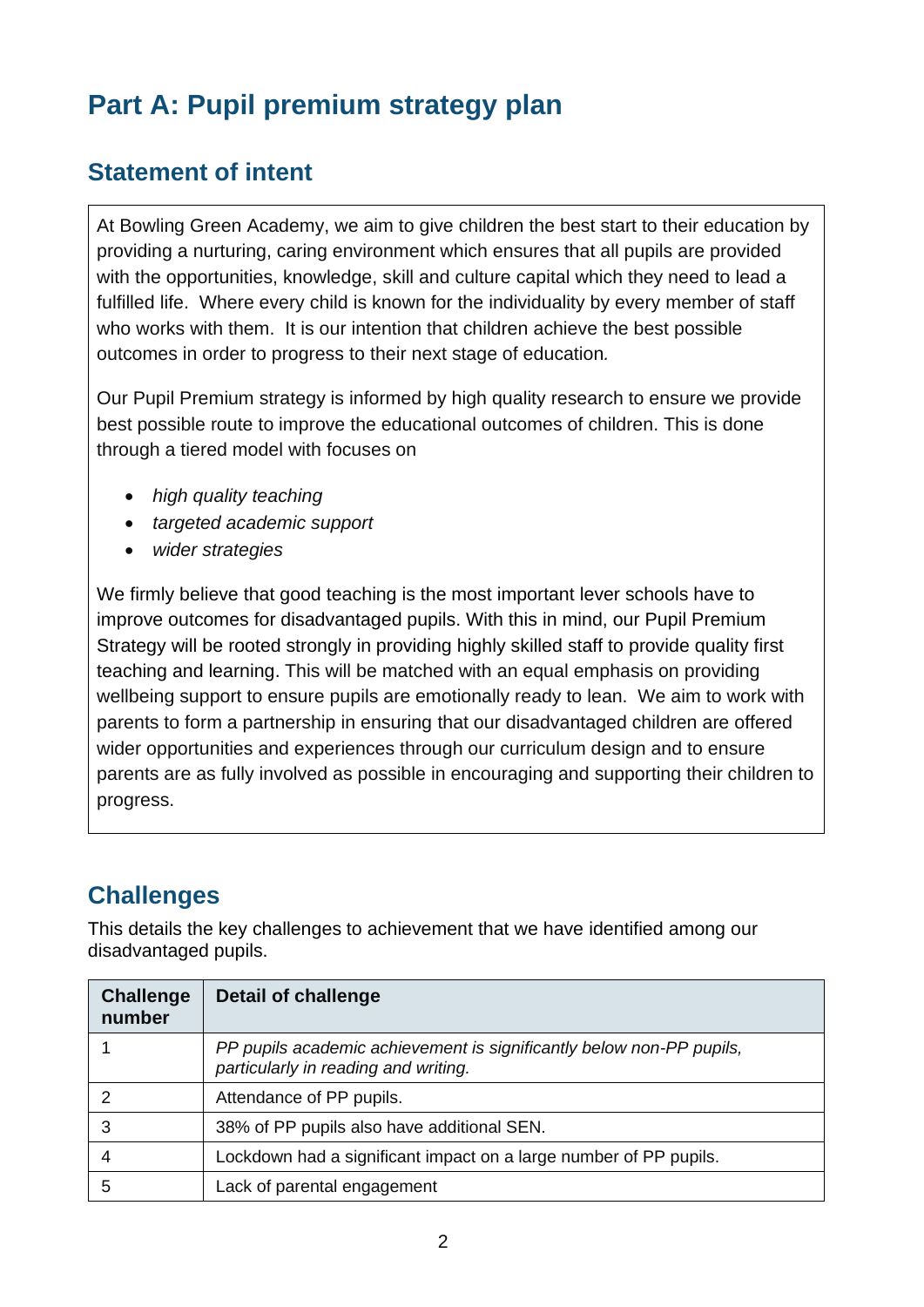| Poor oracy and use/understanding of higher level vocabulary |
|-------------------------------------------------------------|
| Data and tracking systems do not show progress              |

#### **Intended outcomes**

This explains the outcomes we are aiming for **by the end of our current strategy plan**, and how we will measure whether they have been achieved.

| <b>Intended outcome</b>                                                                                                                                                         | <b>Success criteria</b>                                                                                                                                                                                                                                                                                                                                                              |  |
|---------------------------------------------------------------------------------------------------------------------------------------------------------------------------------|--------------------------------------------------------------------------------------------------------------------------------------------------------------------------------------------------------------------------------------------------------------------------------------------------------------------------------------------------------------------------------------|--|
| The gap between Pupil Premium and non-<br>Pupil Premium pupils narrows in reading and<br>writing. This will be done through Quality<br>First Teaching and intervention.         | Pupil Premium pupils achieve at or<br>above national average progress scores<br>in KS2. (Where there is no SEN need)<br>Data shows that the gap (where<br>identified) has been reduced between<br>pupil premium and non-pupil premium<br>pupils by the end of the strategy plan.<br>The progress of Pupil Premium pupils is<br>equal to or greater than non-Pupil Premium<br>pupils. |  |
| That the progress of pupils is more carefully<br>tracked and monitored.                                                                                                         | That clear progress can be seen in all PP<br>children through the introduction of a more<br>rigorous assessment and monitoring<br>process.                                                                                                                                                                                                                                           |  |
| Love of reading is developed through high-<br>quality texts and the use of VIPERS (KS2)<br>and through the implementation of the RWI<br>phonics programme.                      | Majority (at least 75%) of Pupil Premium<br>pupils will read in line with non-Pupil<br>Premium pupils.                                                                                                                                                                                                                                                                               |  |
| Attendance of Pupil Premium pupils will<br>improve.                                                                                                                             | Offers of attendance at breakfast club,<br>careful monitoring of attendance and offer of<br>pastoral support. Behaviour support offered<br>for small minority of Pupil Premium pupils.<br>Attendance of PP will be predominantly<br>above 95% and at least above 90%.                                                                                                                |  |
| To promote good oracy skills in PP children<br>through high-quality, early intervention and<br>the promotion of higher-level vocabulary<br>through all areas of the curriculum. | Pupil Premium pupils will have a better<br>understanding of a wider range of<br>vocabulary - this will be shown in their<br>spoken and written work.                                                                                                                                                                                                                                 |  |
| Parents of Pupil Premium pupils become<br>more engaged through supporting with<br>homework and reading.                                                                         | Reading records, engagement on Seesaw,<br>attendance at parents 'evenings etc.                                                                                                                                                                                                                                                                                                       |  |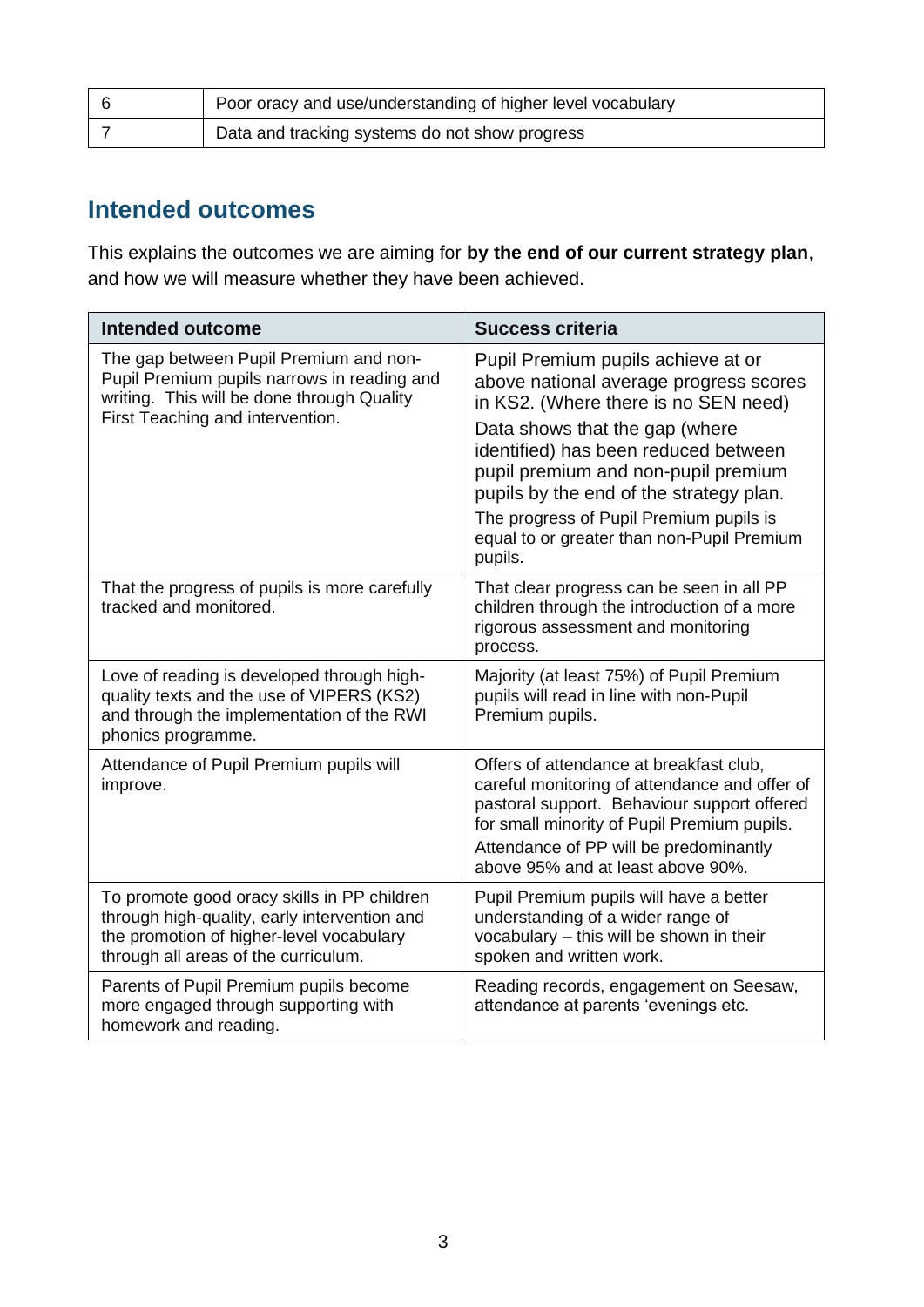# **Activity in this academic year**

This details how we intend to spend our pupil premium (and recovery premium funding) **this academic year** to address the challenges listed above.

## **Teaching**

Budgeted cost: £15,910

| <b>Activity</b>                                                                                                             | Evidence that supports this approach                                                                                                                                                                       | <b>Challenge</b><br>number(s)<br>addressed |
|-----------------------------------------------------------------------------------------------------------------------------|------------------------------------------------------------------------------------------------------------------------------------------------------------------------------------------------------------|--------------------------------------------|
| Training and<br>coaching on<br><b>EEF</b> metacognition<br>and self-<br>regulation report                                   | https://educationendowmentfoundation.org.uk/e<br>vidence-summaries/teaching-learning-<br>toolkit/meta-cognition-and-self-regulation/<br>https://tdtrust.org/wp-<br>content/uploads/2015/10/DGT-Summary.pdf | 1, 3, 4, 6                                 |
|                                                                                                                             | https://educationendowmentfoundation.org.uk/p<br>ublic/files/Publications/Metacognition/EEF Met<br>acognition and self-regulated learning.pdf                                                              |                                            |
| RWI training and<br>development for all<br>new staff and<br>monitoring for all<br>staff involved in<br><b>RWI Programme</b> | https://www.ruthmiskin.com/media/filer_public/c<br>5/55/c5551189-25bf-4cdb-99c5-<br>284c0756dd3d/ruth_miskin_literacy_inc_-<br>read write inc research and evidence xbvii<br>bh.pdf                        | 1,3,4,6                                    |
| Programme of<br>CPD for all<br>classroom staff<br>around                                                                    | https://epi.org.uk/wp-<br>content/uploads/2020/02/EPI-Wellcome_CPD-<br><b>Review</b><br>2020.pdf                                                                                                           | 1, 3, 6                                    |
| <b>QFT</b> across all<br>subjects.                                                                                          | https://tdtrust.org/wp-<br>content/uploads/2015/10/DGT-Summary.pdf                                                                                                                                         |                                            |
| <b>Teacher Feedback</b><br>to improve<br>Learning                                                                           | https://educationendowmentfoundation.org.uk/t<br>ools/guidance-reports/feedback/                                                                                                                           | 1,3,6                                      |
| Improving<br>standards in<br>Literacy EYFS,<br><b>KS1, KS2</b>                                                              | https://educationendowmentfoundation.org.uk/p<br>ublic/files/Publications/Literacy/Preparing_Liter<br>acy_Guidance_2018.pdf                                                                                | 1,3,6,7                                    |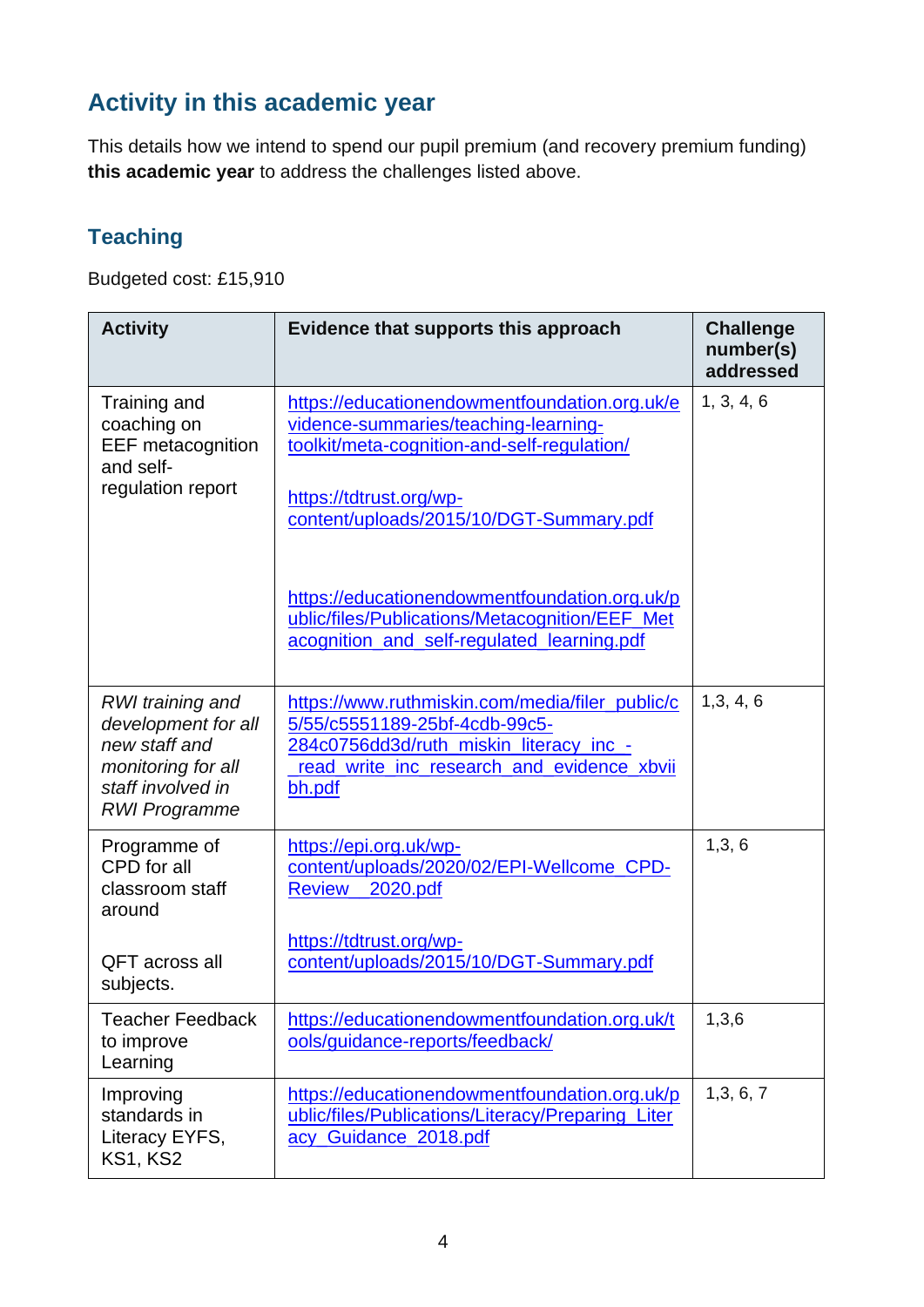|                                                                                            | https://educationendowmentfoundation.org.uk/p<br>ublic/files/Publications/Literacy/Literacy_KS1<br>Guidance_Report_2020.pdf |            |
|--------------------------------------------------------------------------------------------|-----------------------------------------------------------------------------------------------------------------------------|------------|
|                                                                                            | https://educationendowmentfoundation.org.uk/p<br>ublic/files/Publications/Literacy/KS2_Literacy_<br>Guidance_2017.pdf       |            |
| <b>Pupil Progress</b><br>data is used to<br>support future<br>teaching and<br>intervention | https://educationendowmentfoundation.org.uk/t<br>ools/assessing-and-monitoring-pupil-progress/                              | 1, 3, 6, 7 |

#### **Targeted academic support**

Budgeted cost: £13,400

| <b>Activity</b>                                                                               | Evidence that supports this approach                                                                                                                                                                                                                              | <b>Challenge</b><br>number(s)<br>addressed |
|-----------------------------------------------------------------------------------------------|-------------------------------------------------------------------------------------------------------------------------------------------------------------------------------------------------------------------------------------------------------------------|--------------------------------------------|
| Use of diagnostics to<br>support SMART IEP<br>targets and to identify<br>barriers to learning | https://educationendowmentfoundation.org.uk<br>/public/files/Support/Tiered_Model/EEF-<br>Diagnostic-Assessment-Tool.pdf                                                                                                                                          | 3, 4, 7                                    |
| Targeted 1:1 and<br>small group<br>interventions<br>delivered by teacher<br>and TA's          | https://educationendowmentfoundation.org.uk<br>/evidence-summaries/teaching-learning-<br>toolkit/small-group-tuition/                                                                                                                                             | 1,3,4,6,7                                  |
| The curriculum is<br>adapted and enhance<br>to meet the needs of<br>all PP learners           | https://educationendowmentfoundation.org.uk<br>/public/files/Publications/Send/EEF_Special<br><b>Educational_Needs_in_Mainstream_Schools_</b><br>Guidance_Report.pdf<br>https://educationendowmentfoundation.org.uk<br>/the-tiered-model/1-high-quality-teaching/ | 1,3,4,6,7                                  |
| Accurate assessment<br>of pupils working<br>below standard of<br>national curriculum<br>tests | https://www.gov.uk/government/publications/t<br>he-engagement-model                                                                                                                                                                                               | 1,3,4,6,7                                  |

## **Wider strategies (for example, related to attendance, behaviour, wellbeing)**

Budgeted cost: £12,500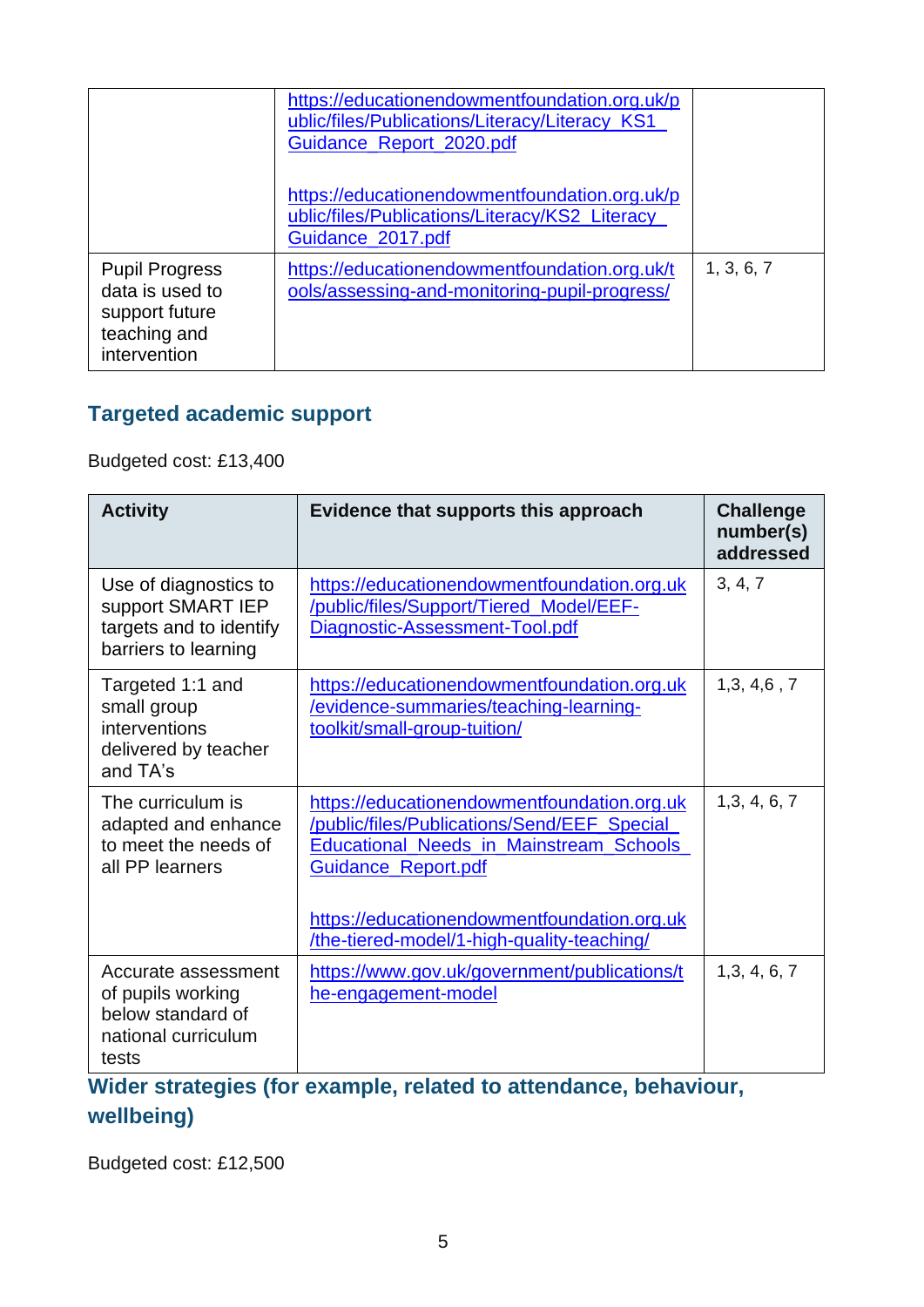| <b>Activity</b>                                                                                                                                            | Evidence that supports this approach                                                                                                                                                                                         | <b>Challenge</b><br>number(s)<br>addressed |
|------------------------------------------------------------------------------------------------------------------------------------------------------------|------------------------------------------------------------------------------------------------------------------------------------------------------------------------------------------------------------------------------|--------------------------------------------|
| Monitor and support<br>families with attendance                                                                                                            | https://educationendowmentfoundation.org.<br>uk/school-themes/parental-engagement/                                                                                                                                           | 2, 5                                       |
| Teaching staff and TAs to<br>have a better<br>understanding of how to<br>remove barriers to<br>learning and support<br>social and emotional<br>development | https://educationendowmentfoundation.<br>org.uk/tools/guidance-reports/social-<br>and-emotional-learning/                                                                                                                    | 1, 3, 4                                    |
| Greater involvement of<br>parents and<br>encouragement of<br>parental support and<br>engagement.                                                           | https://educationendowmentfoundation.<br>org.uk/education-evidence/teaching-<br>learning-toolkit/parental-engagement                                                                                                         | 2, 4, 5                                    |
| Funding of Out of School<br>Club and Milk in Ks1.<br>Provision of uniform.<br>Inclusion in paid-for out of<br>school activities.                           | https://educationendowmentfoundation.<br>org.uk/projects-and-<br>evaluation/projects/magic-breakfast/<br><b>Breakfast Clubs   Trust Fund   Town</b><br><b>Foundation   Free Breakfasts For Kids</b><br>(htafcfoundation.com) | 2, 5                                       |
| Monitor and support<br>families with attendance                                                                                                            | https://educationendowmentfoundation.org.<br>uk/school-themes/parental-engagement/                                                                                                                                           | 1, 2, 4                                    |

# **Total budgeted cost: £43,810**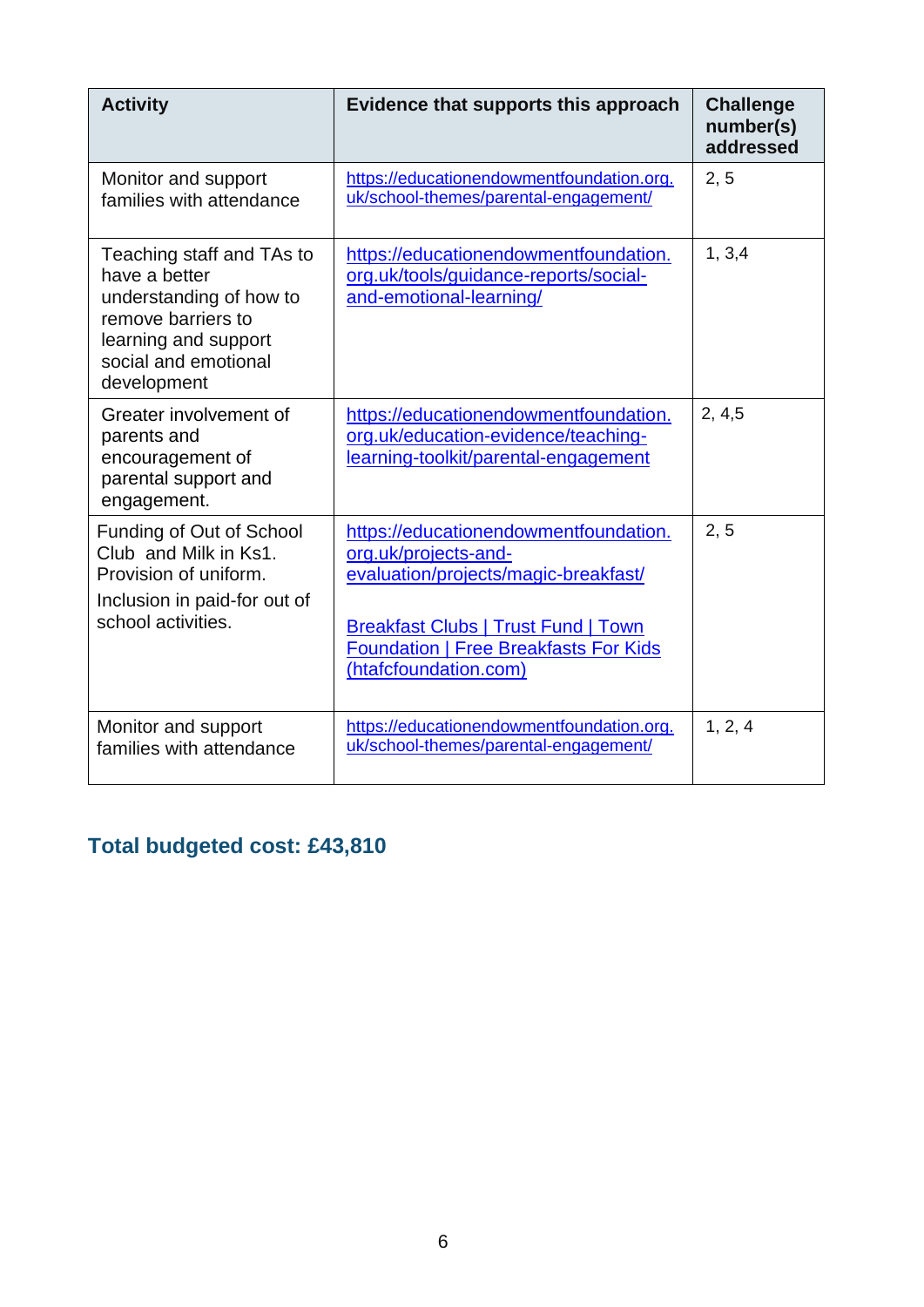# **Part B: Review of outcomes in the previous academic year**

#### **Pupil premium strategy outcomes**

This details the impact that our pupil premium activity had on pupils in the 2020 to 2021 academic year.

In 2020/21 our Pupil Premium funding was largely used for CPD and training for staff – teaching and non-teaching, largely around phonics, mathematics and reading. Additional CPD around well-being and mental health was in place to enhance well-being provision throughout the pandemic. Further funding was used to fund staffing in order to ensure smaller, more manageable groups with a greater focus on targeted intervention.

Funding was used to enhance the skills of teaching staff and availability of resources, in order to maximise the impact of teaching and learning to ensure Pupil Premium children reach their full potential.

The school continued to support our Pupil Premium families during the lockdown and school closure period in range of ways with 60% of Pupil Premium children attended in-school key worker provision although this was sporadic for some children and not full time for all (however this was offered). Device were offered to all pupils who did not own them, 15 in total were loaned out to children during lockdown or periods of isolation to ensure engagement of online learning. The online learning platform Seesaw was used to provide the children with a range of home learning activities. This was supplemented with paper learning packs for those children and families who are unable or had difficulty accessing digital learning. Participation in home learning was tracked by class teachers and SLT and telephone calls were made to families that did not engage.

#### **Externally provided programmes**

*Please include the names of any non-DfE programmes that you purchased in the previous academic year. This will help the Department for Education identify which ones are popular in England*

| <b>Programme</b>                                      | <b>Provider</b>    |
|-------------------------------------------------------|--------------------|
| <b>Nuffield Early Language Intervention</b><br>(Neli) | Elklan - OUP       |
| Read, Write, Inc.                                     | <b>Ruth Miskin</b> |
| <b>Purple Mash Computing</b>                          | <b>Purple Mash</b> |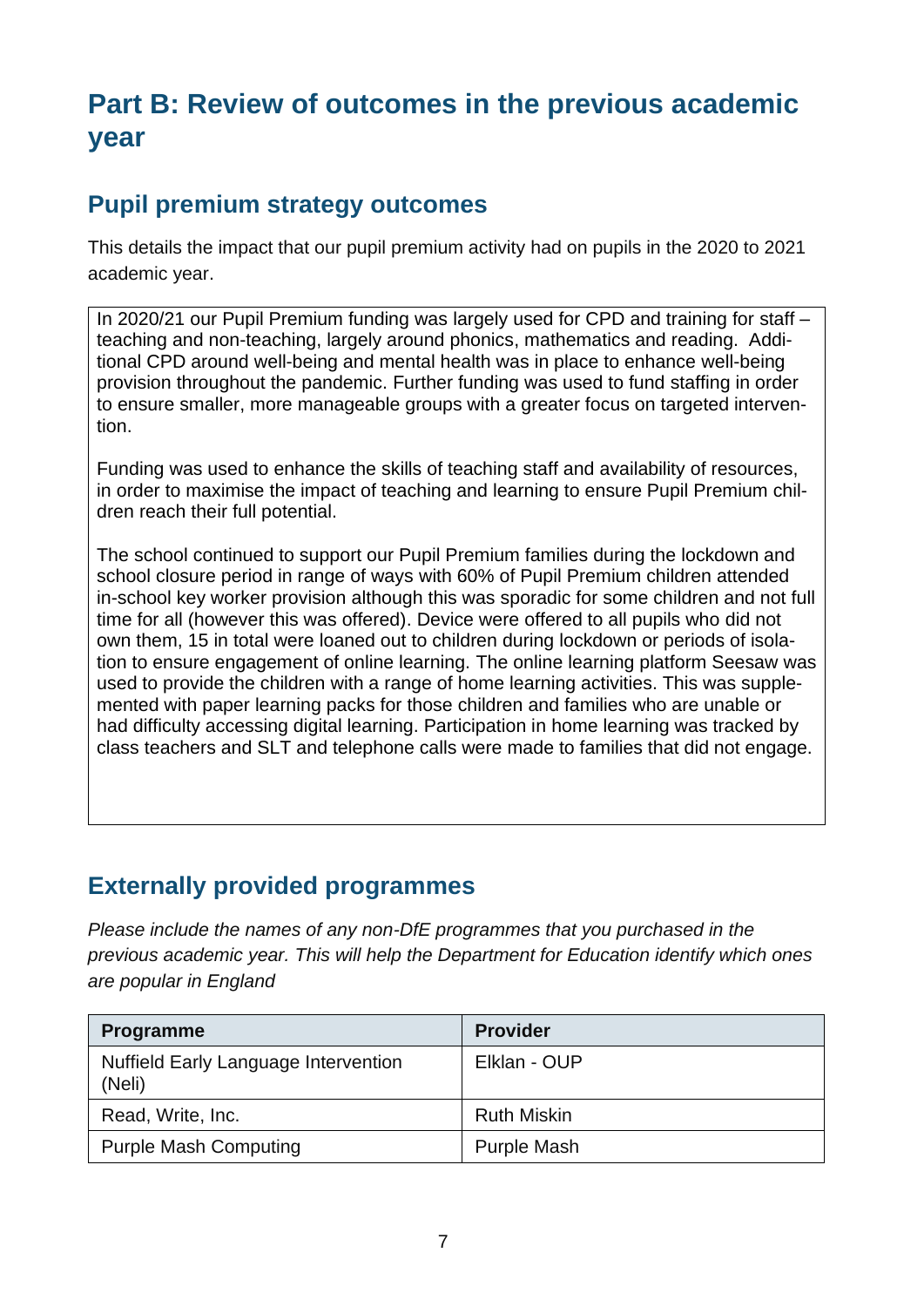#### **Ongoing reflective review**

| <b>Actions &amp;</b>                                                                                                                                                                                | How?                                                                                                                                                                                                                                                                     | <b>Lessons Learned</b>                                                                                                                                                                                                                                                                                                                                                                                       | <b>Next Steps</b>                                                                                                                                                                                                                                                                                                                                                                                                 |
|-----------------------------------------------------------------------------------------------------------------------------------------------------------------------------------------------------|--------------------------------------------------------------------------------------------------------------------------------------------------------------------------------------------------------------------------------------------------------------------------|--------------------------------------------------------------------------------------------------------------------------------------------------------------------------------------------------------------------------------------------------------------------------------------------------------------------------------------------------------------------------------------------------------------|-------------------------------------------------------------------------------------------------------------------------------------------------------------------------------------------------------------------------------------------------------------------------------------------------------------------------------------------------------------------------------------------------------------------|
| <b>Activities</b>                                                                                                                                                                                   | <b>What Impact</b><br><b>Measures can</b><br>you report?                                                                                                                                                                                                                 |                                                                                                                                                                                                                                                                                                                                                                                                              |                                                                                                                                                                                                                                                                                                                                                                                                                   |
| DSLs updated vulnerable pupils<br>list, including noting external<br>agency support.<br>Staff awareness of PP children<br>within their classes.<br>Attendance of PP<br>pupils. Review of attendance | areas of need.<br>All staff have updated<br>individual and class profiles<br>for their pupils. These will<br>be updated each half-term<br>to reflect the support which<br>has been put into place for<br>PP pupils.<br>Letters sent to all those<br>where attendance was | having 'complex needs' - 19% of<br>school population.<br>Discussions with some staff<br>around QFT and how children with<br>moderate needs must first try and<br>have their needs met by QFT in<br>class.<br>dren were off                                                                                                                                                                                   | Close monitor of these children, particularly<br>where SEND and PP overlap.<br>Ensure that records are updated each half-term<br>by staff and that this information is monitored by<br>PP lead and transferred to overview of PP<br>children.<br>Monitor each half-term and further letters and<br>contact made where attendance has not                                                                          |
| Data analysis of PP pupils<br>÷.                                                                                                                                                                    | Overview of PP pupils'<br>attainment to show that<br>majority of PP pupils<br>are underachieving. No<br>tracking of progress.                                                                                                                                            | Urgent need for there to be a track-<br>ing system in place which will moni-agreed by all staff.<br>tor and track progress for all pu-<br>pils. Agreement on assessment<br>tools and processes by all teaching                                                                                                                                                                                               | improved. Look<br>at https://researchschool.org.uk/durrington/new<br>s/an-evidence-informed-approach-to-improving-<br>attendance<br>Monitoring of assessment to be shared with                                                                                                                                                                                                                                    |
| Intervention of PP pupils                                                                                                                                                                           | Overview of PP pupils'<br>attainment to show that<br>majority of PP pupils<br>are underachieving. No<br>tracking of progress.<br><b>Discussions around</b><br>intervention of PP pupils<br>this can be increased to<br>meet the needs of individual<br>pupils.           | ently used by all staff.<br>available to support interventions<br>further across the school.<br>There is much needed, urgent work<br>to be done around PP pupils. In-<br>cluding:<br>Analysis of attainment and moni-<br>toring of progress<br>Staff awareness of the urgency<br>Evidence of support and provision<br>for PP pupils, including targeted in-<br>tervention<br>Further involvement of parents. | Ensure interventions are pertinent to individual<br>pupils.<br>PP lead to research effective and targeted<br>programmes which are available and effective,<br>including parental engagement. Look<br>at https://educationendowmentfoundation.org.u<br>k/education-evidence/teaching-learning-<br>toolkit/parental-<br>engagement#:~:text=It%20includes%3A,their%20<br>children's%20learning%20activities%3B%20and |
|                                                                                                                                                                                                     | for the year 2020/21.                                                                                                                                                                                                                                                    | under 95%<br>and exploration as to where                                                                                                                                                                                                                                                                                                                                                                     | DSLs aware of updated list - 27 children in school identified as<br>Needs monitoring carefully and<br>closer inspection of why the chil-<br>staff. Assessment to be consist-<br>An overview of where staff are                                                                                                                                                                                                    |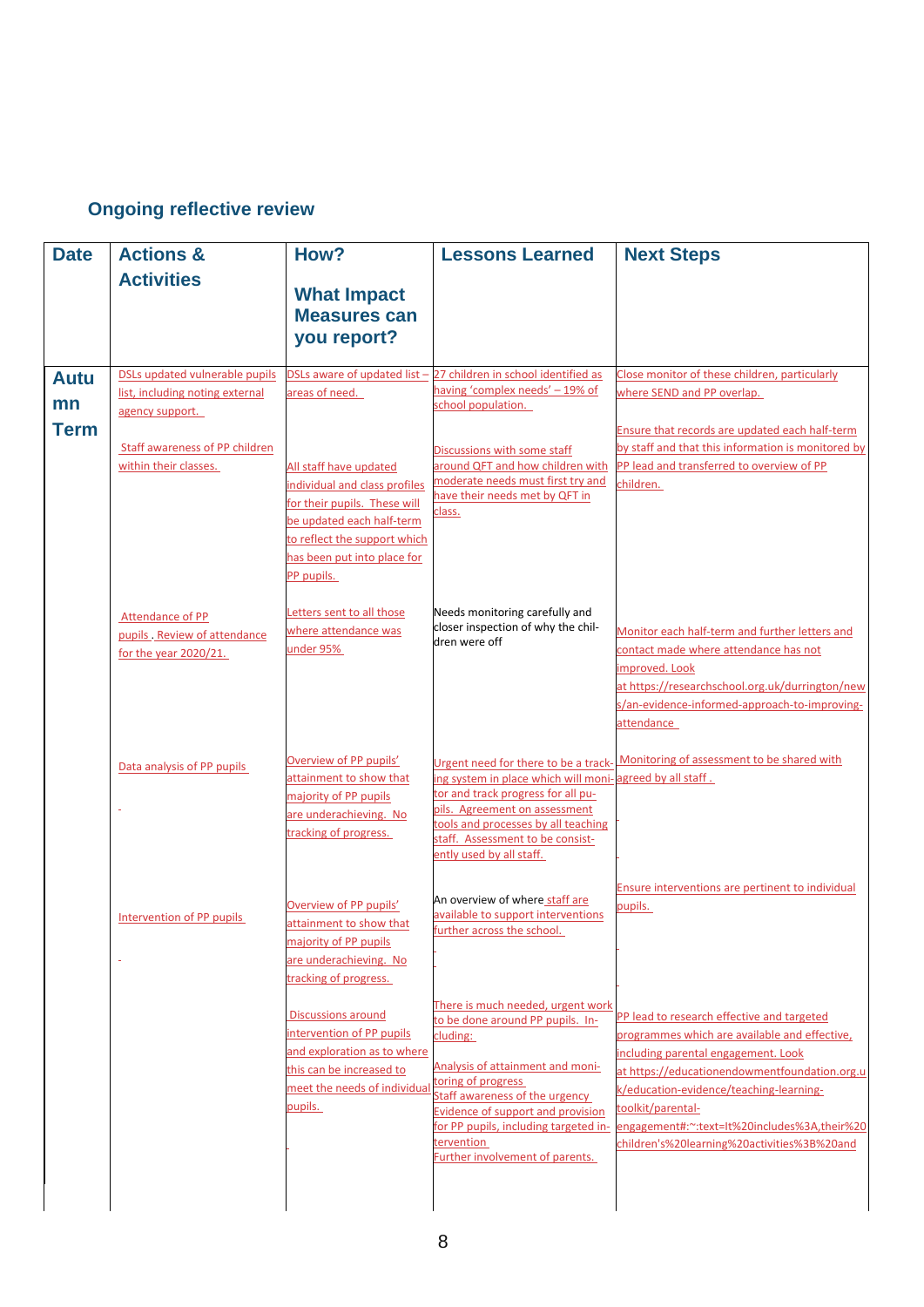| <b>Pupil Premium Review with</b>                                      | Full review of PP provision                                |                                                                                                      |                                                                                          |
|-----------------------------------------------------------------------|------------------------------------------------------------|------------------------------------------------------------------------------------------------------|------------------------------------------------------------------------------------------|
| <b>Alan Giles</b>                                                     | across the school.                                         |                                                                                                      |                                                                                          |
|                                                                       |                                                            |                                                                                                      |                                                                                          |
|                                                                       |                                                            |                                                                                                      | From Typicality monitoring, in some Training need for staff re: scaffolding.             |
| Teacher have all attended CPD                                         | While speaking to staff,                                   | classes there is a need for teachers                                                                 |                                                                                          |
| from Teamworks about Excel-                                           | many have chosen aspects                                   | to support low-ability (often PP)                                                                    |                                                                                          |
| lent Teaching - 'activating hard<br>thinking'. This will form a basis | in class, such as scaffolding                              | linked to vulnerable children pupils through proven methods to<br>increase independence and support  |                                                                                          |
| for all teacher's Performance                                         | and increased use of                                       | task accuracy (e.g. scaffolding).                                                                    |                                                                                          |
| Management this year.                                                 | targeted questioning.                                      |                                                                                                      |                                                                                          |
|                                                                       |                                                            |                                                                                                      |                                                                                          |
|                                                                       |                                                            |                                                                                                      | Consider how we use Out Of School Club in                                                |
| Attendance closely monitored-<br>one family referred to EWO.          |                                                            | Some cases of success across                                                                         | raising standards – in attendance and in                                                 |
|                                                                       | Some families of children                                  | school - increased attendance,<br>with SEND/ eligible for PP to families aiming to get children into | attainment.                                                                              |
|                                                                       |                                                            | receive supportive letters to school on time, parents using                                          |                                                                                          |
|                                                                       | improve attendance (some                                   | extended family support.                                                                             | Continue to monitor and highlight those children<br>where attendance is a trigger        |
|                                                                       | have been on holiday during                                |                                                                                                      |                                                                                          |
|                                                                       | the term).                                                 |                                                                                                      |                                                                                          |
|                                                                       |                                                            | This highlights those children who<br>have regular attendance absences                               |                                                                                          |
|                                                                       |                                                            | each month but would not                                                                             |                                                                                          |
|                                                                       |                                                            | necessarily trigger as a persistent                                                                  |                                                                                          |
|                                                                       |                                                            | absentee.                                                                                            |                                                                                          |
|                                                                       |                                                            |                                                                                                      |                                                                                          |
|                                                                       |                                                            |                                                                                                      |                                                                                          |
|                                                                       |                                                            |                                                                                                      |                                                                                          |
| Pupil Gap Monitoring system                                           | From Typicality monitoring,                                |                                                                                                      |                                                                                          |
| training by JS - all staff to assess                                  | several strategies are                                     | Timetables are not always being                                                                      |                                                                                          |
| pupils towards relevant year                                          | embedding in many                                          | followed by all members of staff.                                                                    |                                                                                          |
| group curriculum, in an attempt<br>to narrow gaps in learning.        | classrooms - these are                                     | E.g. timings are not tight enough                                                                    | Urgency of timings of interventions to be<br>expressed to all involved. JS to conduct TA |
|                                                                       | strategies shown to support                                | which means that some children                                                                       | meeting.                                                                                 |
| TA timetables considered by AD                                        | children with SEND and                                     | are missing their interventions.                                                                     |                                                                                          |
| and JM - interventions in place                                       | those eligible for PP funding<br>(e.g. use of scaffolding, |                                                                                                      |                                                                                          |
| across school after half term.                                        | small steps planning, explicit                             |                                                                                                      |                                                                                          |
| TAs have all received Precision                                       | teaching of vocabulary).                                   |                                                                                                      |                                                                                          |
| Teaching training from JS                                             |                                                            |                                                                                                      |                                                                                          |
|                                                                       |                                                            |                                                                                                      |                                                                                          |
|                                                                       | All teaching staff have a                                  |                                                                                                      |                                                                                          |
| Intervention timetable for all                                        | regular programme of                                       |                                                                                                      |                                                                                          |
| classes have all been uploaded<br>and shared on system. This          | intervention for key                                       |                                                                                                      |                                                                                          |
| identifies key pupils and the                                         | children. Expectations to                                  |                                                                                                      |                                                                                          |
| exact interventions which are                                         | be shared with non-teaching                                |                                                                                                      |                                                                                          |
| taking place.                                                         | staff.                                                     |                                                                                                      | Reinforcement of key language through displays,                                          |
|                                                                       | Generally books are                                        | Quality of work and provision is not<br>always consistent in all subjects                            | knowledge organisers (which are referred to).                                            |
| Book Look for non-core                                                | demonstration a higher                                     | across the school. Identification of                                                                 | Identification of key language to be used within                                         |
| subjects. All included PP<br>pupils.                                  | quality of work which is                                   | the use of higher level vocabulary                                                                   | the lessons to be made more explicit.                                                    |
|                                                                       | being adapted/scaffolded                                   | for SEN/PP pupils has been                                                                           |                                                                                          |
|                                                                       | for SEN and PP pupils.                                     | established and the importance of                                                                    |                                                                                          |
|                                                                       | There is clear progression of<br>the subjects within each  | including key language (which<br>needs to be progressive throughout                                  |                                                                                          |
|                                                                       | class but also throughout                                  | the school).                                                                                         |                                                                                          |
|                                                                       | the school.                                                |                                                                                                      |                                                                                          |
|                                                                       |                                                            |                                                                                                      |                                                                                          |
|                                                                       |                                                            |                                                                                                      |                                                                                          |
|                                                                       |                                                            |                                                                                                      |                                                                                          |
|                                                                       |                                                            |                                                                                                      |                                                                                          |
|                                                                       |                                                            |                                                                                                      |                                                                                          |